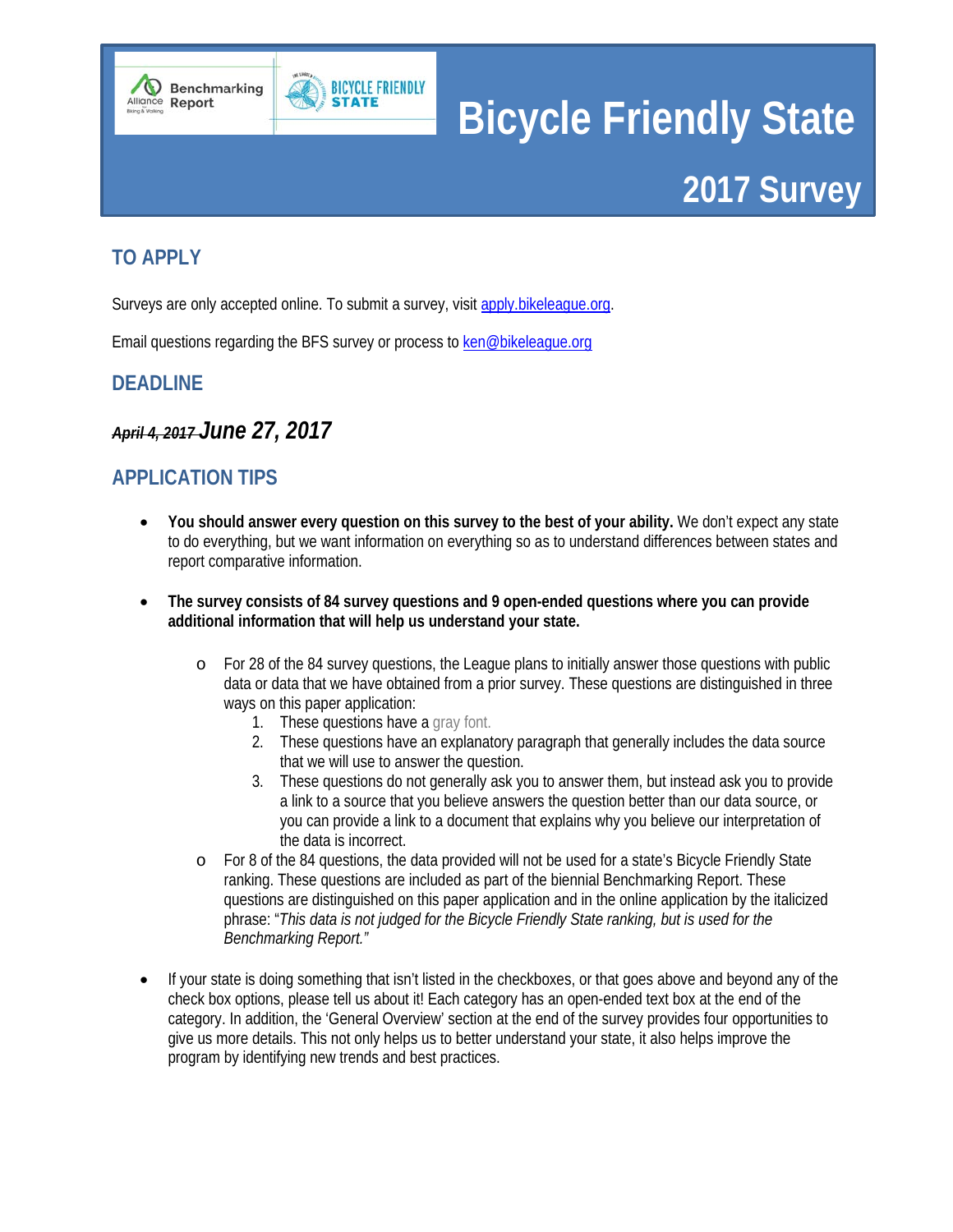



# **Contents**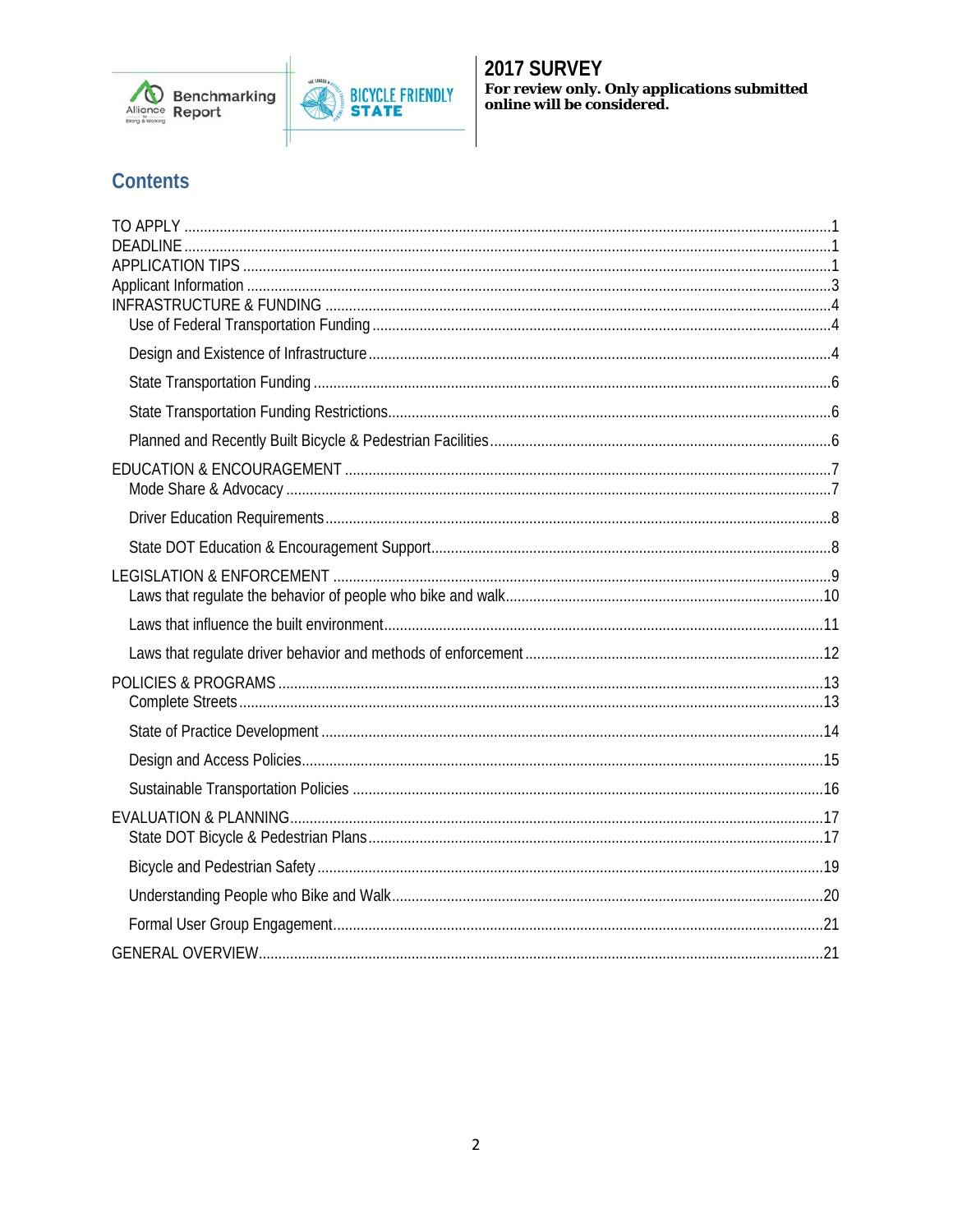



<span id="page-2-0"></span>**Applicant Information**

**State**

Text Box:

**First Name** This is linked to your user profile and will auto-fill.

**Last Name** This is linked to your user profile and will auto-fill.

**Job Title** This is linked to your user profile and will auto-fill.

**Company/Organization Name** This is linked to your user profile and will auto-fill.

**Email Address** This is linked to your user profile and will auto-fill.

**Are there any additional contacts that should be included on communications about the Bicycle Friendly State program for your state?**

□ Yes

□ No

If Yes, the following fields will appear.

| Name of Contact (first and last): |  |
|-----------------------------------|--|
| Contact's Organization            |  |
| Contact's Email Address           |  |

Would you like to add another contact?

- □ Yes [if selected form repeats]
- □ No

You can add up to 6 additional contacts. If you have additional contacts then there is a large text box where you can enter each contact's name (first and last), the name of their organization, and their email address. Please separate each of those three items by a semi-colon (;) so that the information is easy to manage.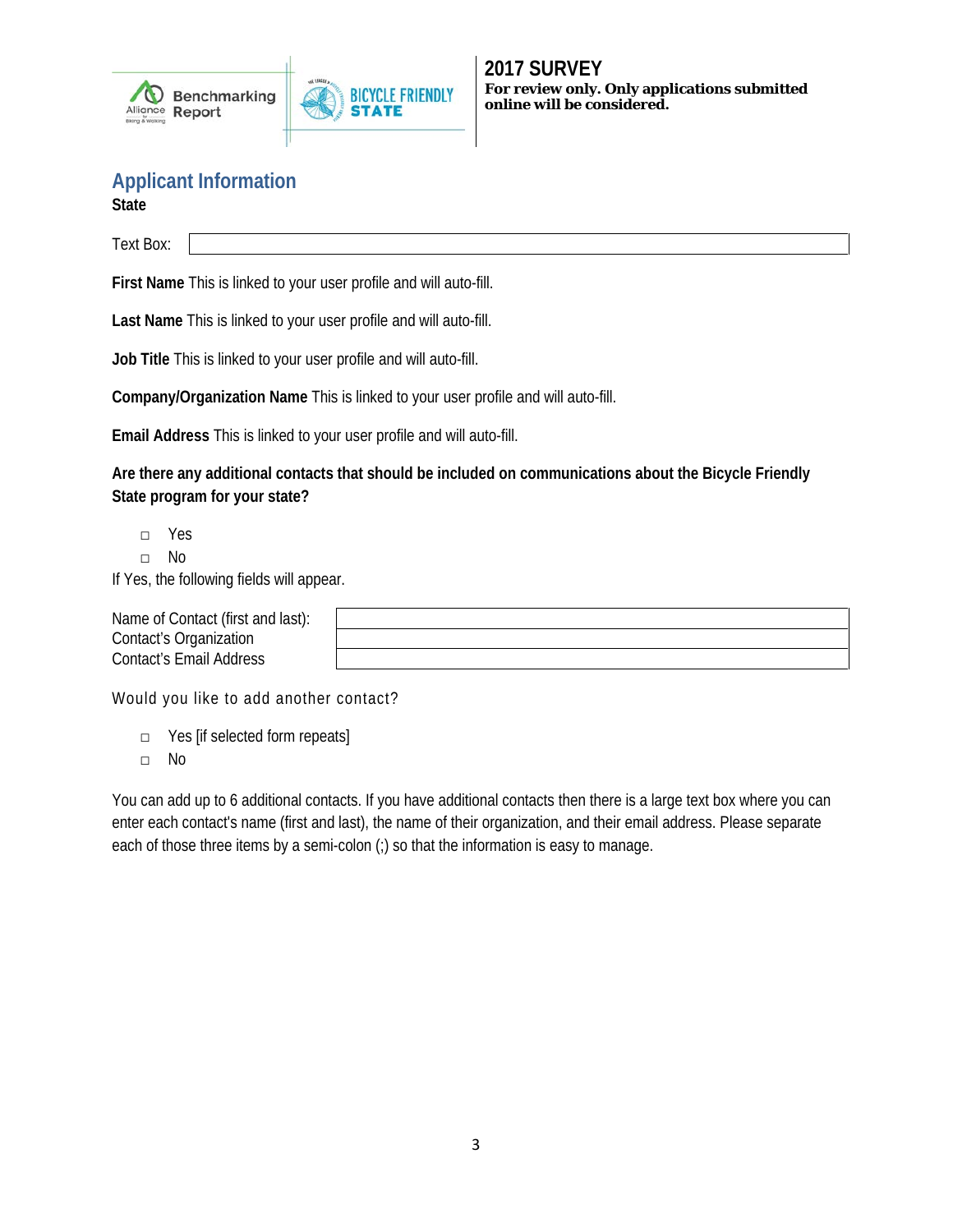

# <span id="page-3-0"></span>**INFRASTRUCTURE & FUNDING**

# <span id="page-3-1"></span>**Use of Federal Transportation Funding**

**IF1. Analysis of FHWA Spending Data**

The League will provide an analysis of FHWA data from the Fiscal Management Information System (FMIS) at least one month before the deadline for this application. Our analysis looks at the % of federal funds spent on bike/ped, per capita federal funds spent on bike/ped, the number of federal funding programs used for bike/ped, and whether or not TAP was used for bike/ped. If you would like to provide additional information on how your state has used FHWA funds for bicycling and/or walking-related investments then please do so here.

Link:

**IF2. Did your state transfer any funds from the Transportation Alternatives Program (TAP) to other federalaid categories in FY 2016?**

❏ Yes

❏ No

**IF3. If your state transferred TAP funds, what percent of the statewide Transportation Alternatives fund was transferred?**

The League will provide an analysis of FHWA data from the Fiscal Management Information System (FMIS) at least one month before the deadline for this application. If you would like to provide additional information about how those transferred funds were used then please do so here.

Text Box:

**IF4. If eligible, did your state apply for 405 non-motorized safety funding?**

- ❏ Yes
- ❏ No
- ❏ My state was not eligible

## <span id="page-3-2"></span>**Design and Existence of Infrastructure**

**IF5. Has your state DOT recommended protected or separated bike lanes during the planning and design phase of a roadway project?**

- ❏ Yes
- ❏ No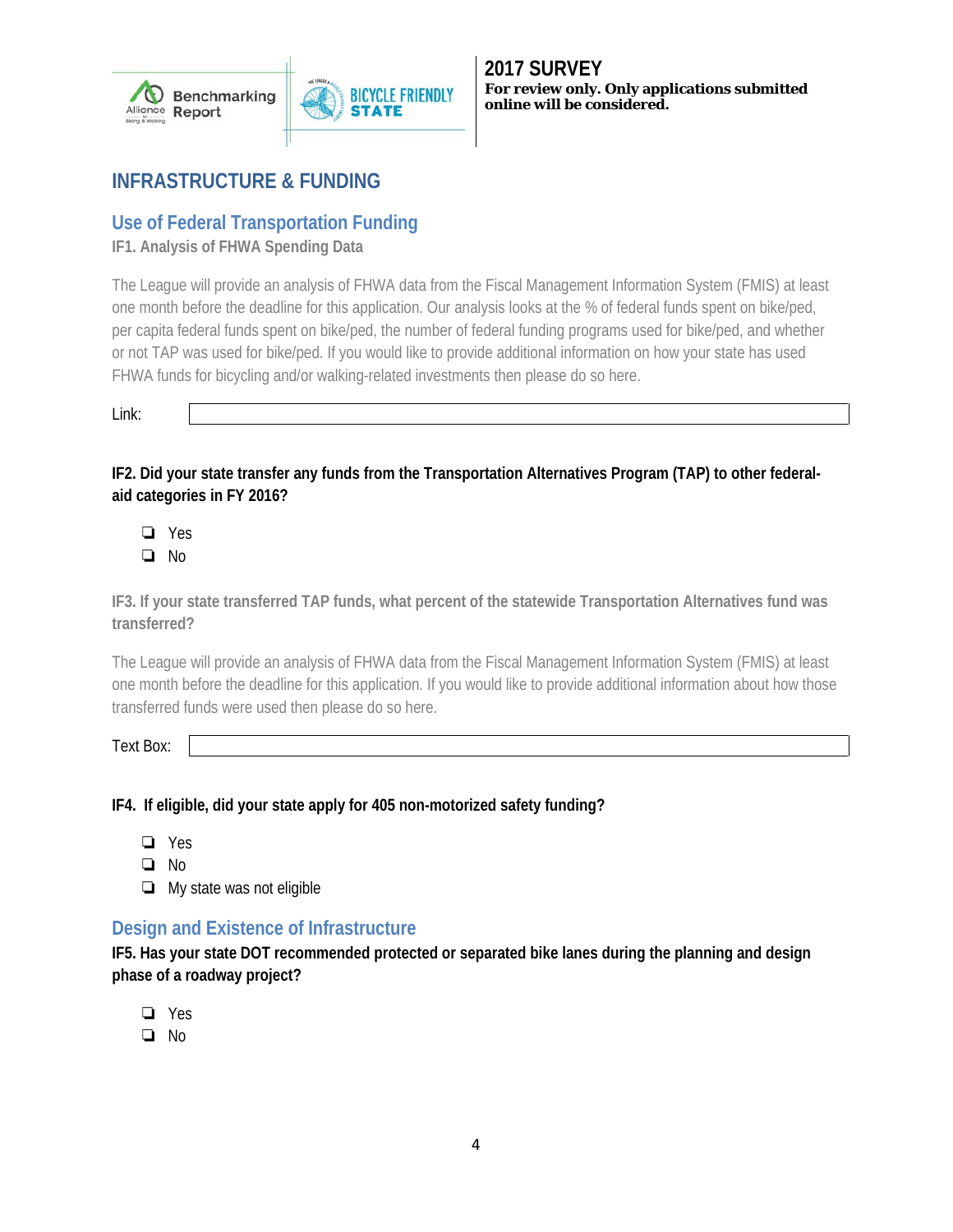

**IF6. Does your state DOT allow 10 foot lane widths without a design exception or other process triggered by that lane width for state DOT controlled or funded roads with posted speed limits of 35 mph or less that are not limited access roads?**

**BICYCLE FRIENDLY** 

❏ Yes

❏ No

**IF7. Does your state DOT have a design manual, or has your state adopted or endorsed a design manual, that includes guidance for protected and/or separated bike lanes?**

- ❏ Yes
- ❏ No

**IF8. Has your state DOT established circumstances under which a separated or protected bike lane can be created without a design exception, or similar process, triggered by inclusion of that lane?**

- ❏ Yes
- ❏ No

**IF9. Has your state DOT recommended buffered bike lanes during the planning or design phase of a roadway project?**

- ❏ Yes
- ❏ No

**IF10. Please provide a link to a document that describes guidelines for the inclusion of bicycle facilities based upon roadway characteristics (e.g. ADT, speed, or land use) if your state DOT has such a document.**

E.g[. http://www.idot.illinois.gov/assets/uploads/files/doing-business/manuals-split/design-and-environment/bde](http://www.idot.illinois.gov/assets/uploads/files/doing-business/manuals-split/design-and-environment/bde-manual/chapter%2017%20bicycle%20and%20pedestrian.pdf)[manual/chapter%2017%20bicycle%20and%20pedestrian.pdf](http://www.idot.illinois.gov/assets/uploads/files/doing-business/manuals-split/design-and-environment/bde-manual/chapter%2017%20bicycle%20and%20pedestrian.pdf)

Link:

**IF11. Are bike boxes installed on any state-controlled roadway in your state?** 

- ❏ Yes
- ❏ No

**IF12. Are bike specific traffic signals installed on any state-controlled roadway in your state?**

- ❏ Yes
- ❏ No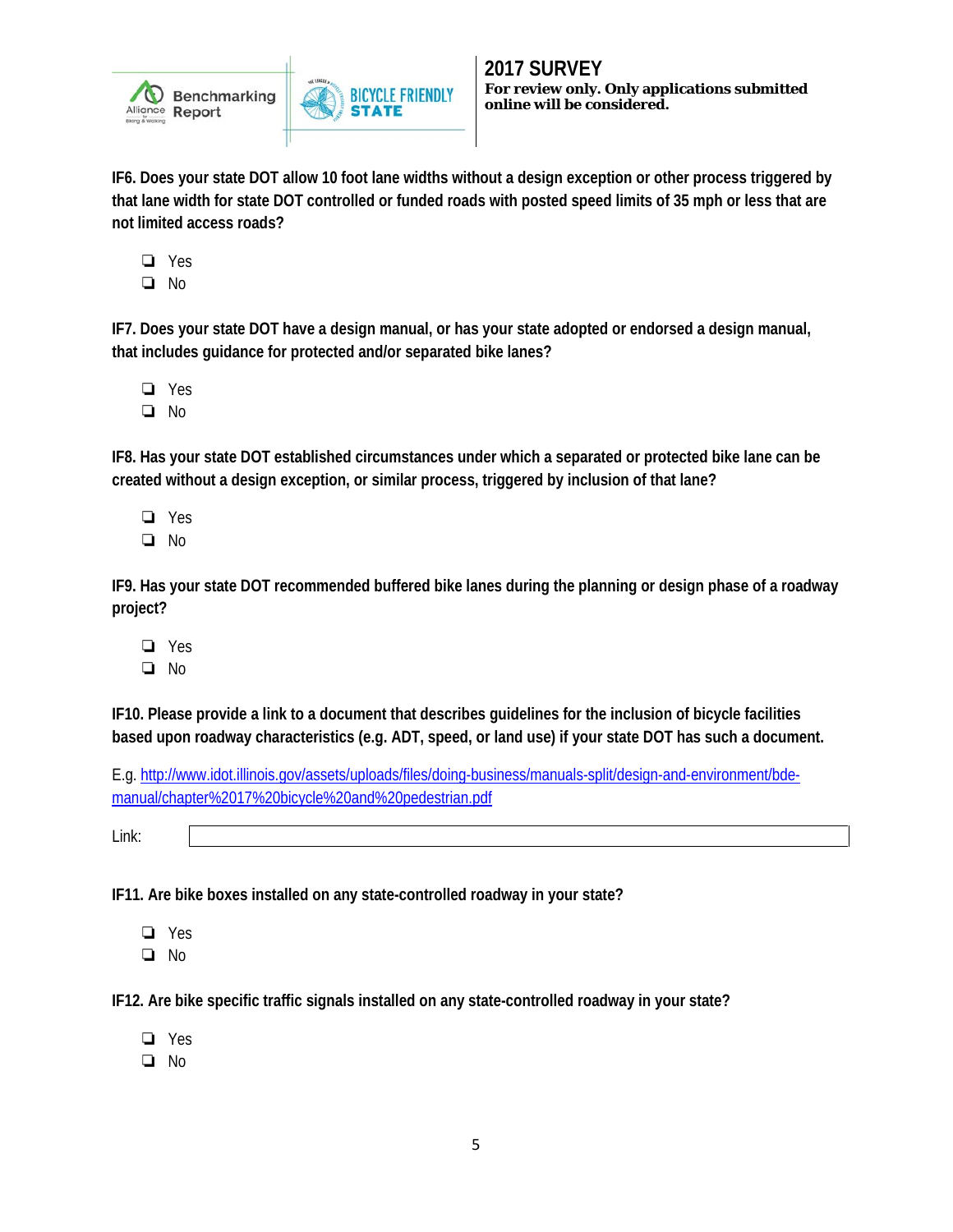



### <span id="page-5-0"></span>**State Transportation Funding**

**IF13. What is the amount of state funding (i.e. derived from state revenue sources) allocated to bicycling and walking projects and programs in FY2016?**

**BICYCLE FRIENDLY** 

Number Box:

**IF14. Does your state DOT provide competitive grants using state funding for bicycle and pedestrian-related planning, projects, or programs?**

- ❏ Yes
- ❏ No

# <span id="page-5-1"></span>**State Transportation Funding Restrictions**

**IF15. Does your state DOT or a state law impose a financial burden on local governments if roadway lanes are reduced or dedicated to bicycle space rather than motor vehicles?**

E.g. reduced maintenance distribution or requiring a locality pay for maintenance when the locality would not pay for roadway lane maintenance. If this does not apply to your state because your state DOT only builds and maintains state-owned roads then answer "Does not apply."

- □ Yes
- □ No
- □ Does not apply

If Yes, please describe.

Text Box:

**IF16. What, if any, state revenue sources regularly used for transportation funding administered by the state DOT cannot fund bicycling and walking projects?**

### <span id="page-5-2"></span>**Planned and Recently Built Bicycle & Pedestrian Facilities**

**IF17. How many LANE MILES of planned bicycle facilities does your state expect to have installed on or adjacent to state owned or controlled roads within the next 2 years?**

Number Box:

**IF18. How many LANE MILES of bicycle facilities has your state installed on or adjacent to state owned or controlled roads within the past 2 years?**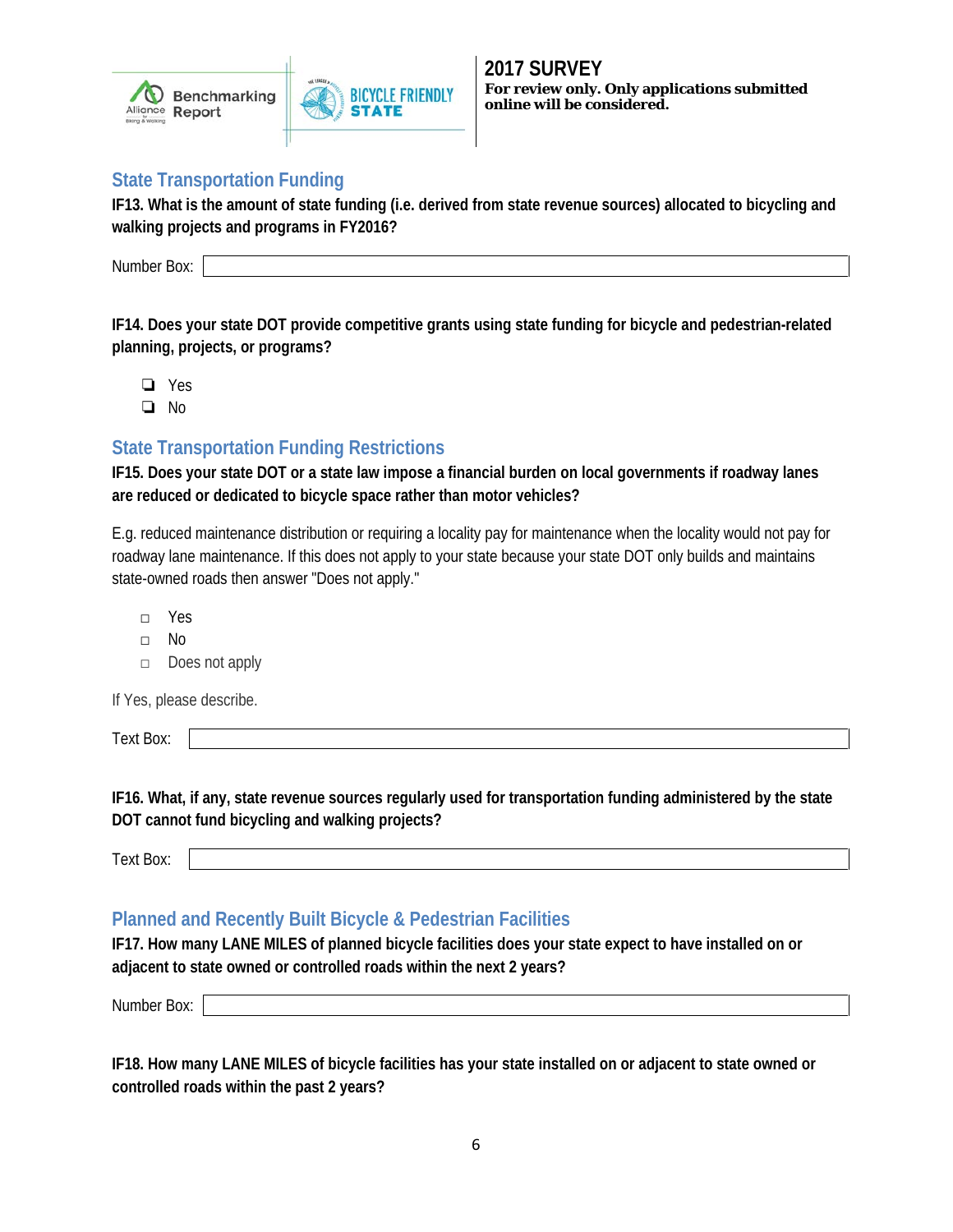



Number Box:

**IF19. How many LANE MILES of planned pedestrian facilities does your state expect to have installed on or adjacent to state owned or controlled roads within the next 2 years?**

*This data is not judged for the Bicycle Friendly State ranking, but is used for the Benchmarking Report.*

Number Box:

**IF20. How many LANE MILES of pedestrian facilities has your state installed on or adjacent to state owned or controlled roads within the past 2 years?**

*This data is not judged for the Bicycle Friendly State ranking, but is used for the Benchmarking Report.*

<span id="page-6-0"></span>Number Box:

# **EDUCATION & ENCOURAGEMENT**

### <span id="page-6-1"></span>**Mode Share & Advocacy**

**EE1. Is there an active statewide bicycle or pedestrian advocacy group?**

The League will provide the name(s) of currently active advocacy groups in your state at least one month before the deadline for this application. If you would like to submit additional information please do so here.

- $\Box$  I'd like to provide information for another group
- □ All groups that I am aware of were identified
- $\Box$  I am not familiar with the named group(s)

If "I'd like to provide information for another group" is selected, then the following fields will appear.

- $\Box$  Please enter the name of the statewide bicycle and pedestrian group(s)
- □ Please enter a contact name for the group named above
- □ Please enter an email address for the contact named above
- □ Would you like to enter another group? [repeats form]

#### **EE2. Analysis of people who bike**

The League will provide an analysis of American Community Survey data regarding people who bike in your state at least one month before the deadline for this application. If you would like to submit additional information about how many people bike in your state please do so here.

File Upload: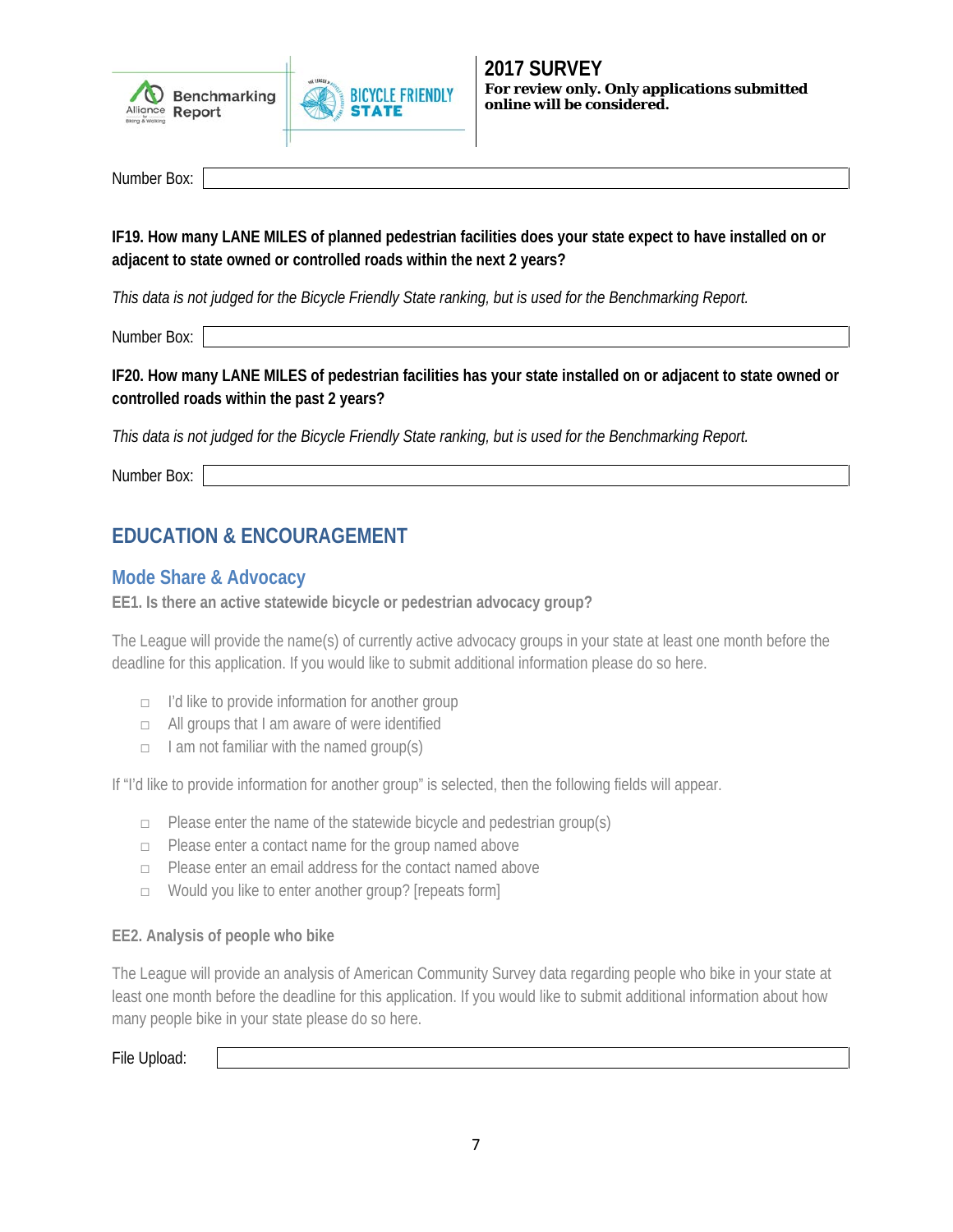

**EE3. Analysis of people who walk**

The League will provide an analysis of American Community Survey data regarding people who walk in your state at least one month before the deadline for this application. If you would like to submit additional information about how many people walk in your state please do so here. *This data is not judged for the Bicycle Friendly State ranking, but is used by the Benchmarking Report.*

**BICYCLE FRIENDLY** 

File Upload:

## <span id="page-7-0"></span>**Driver Education Requirements**

**EE4. Does your state driver's license test require that a test taker answer at least one question about a motorist's responsibilities towards a bicyclist?**

- □ Yes
- □ No

If No, Please let us know more [Optional]:

- $\Box$  The driver's license test has a pool of questions and there is no quarantee such a question is asked
- □ I am not familiar enough with the driver's license test questions to answer
- □ My state does not include questions about responsibilities towards bicyclists in driver's license testing at all

### **EE5. Does your state driver's license test require that a test taker answer at least one question about a motorist's responsibilities towards a pedestrian?**

This data is not judged for the Bicycle Friendly State ranking, but is used by the Benchmarking Report.

- □ Yes
- □ No

If No, Please let us know more [Optional]:

- $\Box$  The driver's license test has a pool of questions and there is no quarantee such a question is asked
- □ I am not familiar enough with the driver's license test questions to answer
- □ My state does not include questions about responsibilities towards bicyclists in driver's license testing at all

### <span id="page-7-1"></span>**State DOT Education & Encouragement Support**

**EE6. Does the state invest in educational materials that teach people how to ride bicycles safely?**

- □ Yes
- □ No

If Yes, options are provided to provide a link or upload an example:

Link:

File Upload: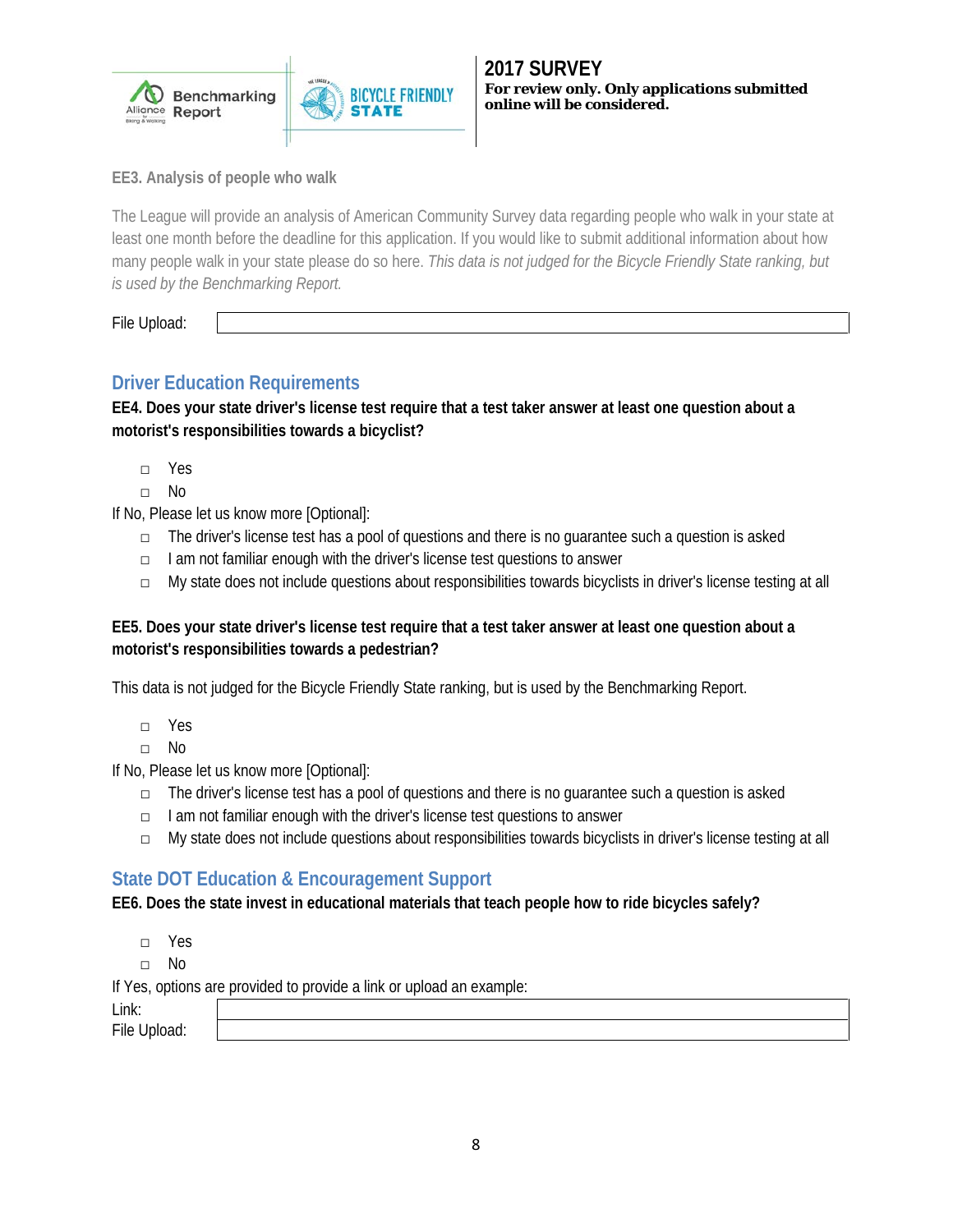

**2017 SURVEY For review only. Only applications submitted online will be considered.**

**EE7. Does your state DOT maintain a webpage or website that directs bicyclists to relevant state traffic laws, planning documents, and/or other state programs that affect bicycling in your state?**

□ Yes

□ No

If Yes, Please provide a link to the website or webpage [Required].

Link:

**EE8. Did your state DOT sponsor or host at least one conference open to the public focused on biking and/or walking within the last 18 months?**

□ Yes

□ No

If Yes, Please provide a link to a website that shows a schedule for the conference [Required]. Link:

**BICYCLE FRIENDLY** 

**EE9. Did your state DOT sponsor or host an event or series of events to promote bicycling and/or walking as a way to increase physical activity within the last 18 months?**

□ Yes

□ No

If Yes, Please provide a link to a website that references the event(s) [Required].

<span id="page-8-0"></span>Link:

# **LEGISLATION & ENFORCEMENT**

## **Laws that create protections for people who bike and walk**

**LE1. Does your state define a safe passing distance for motorists overtaking bicyclists as 3 feet or more?**

The League will answer this question based on information available here:

http://bikeleague.org/sites/default/files/SafePassingWeb.pdf. If you disagree with that data, then please provide a citation the law that contradicts it.

Text Box:

**LE2. Does your state specify a safe passing distance for motorists overtaking bicyclists as a distance sufficient to avoid contact with a bicyclist if the bicyclist were to fall over?**

The League will answer this question based on information available here: http://bikeleague.org/sites/default/files/SafePassingWeb.pdf. If you disagree with that data, then please provide a citation the law that contradicts it.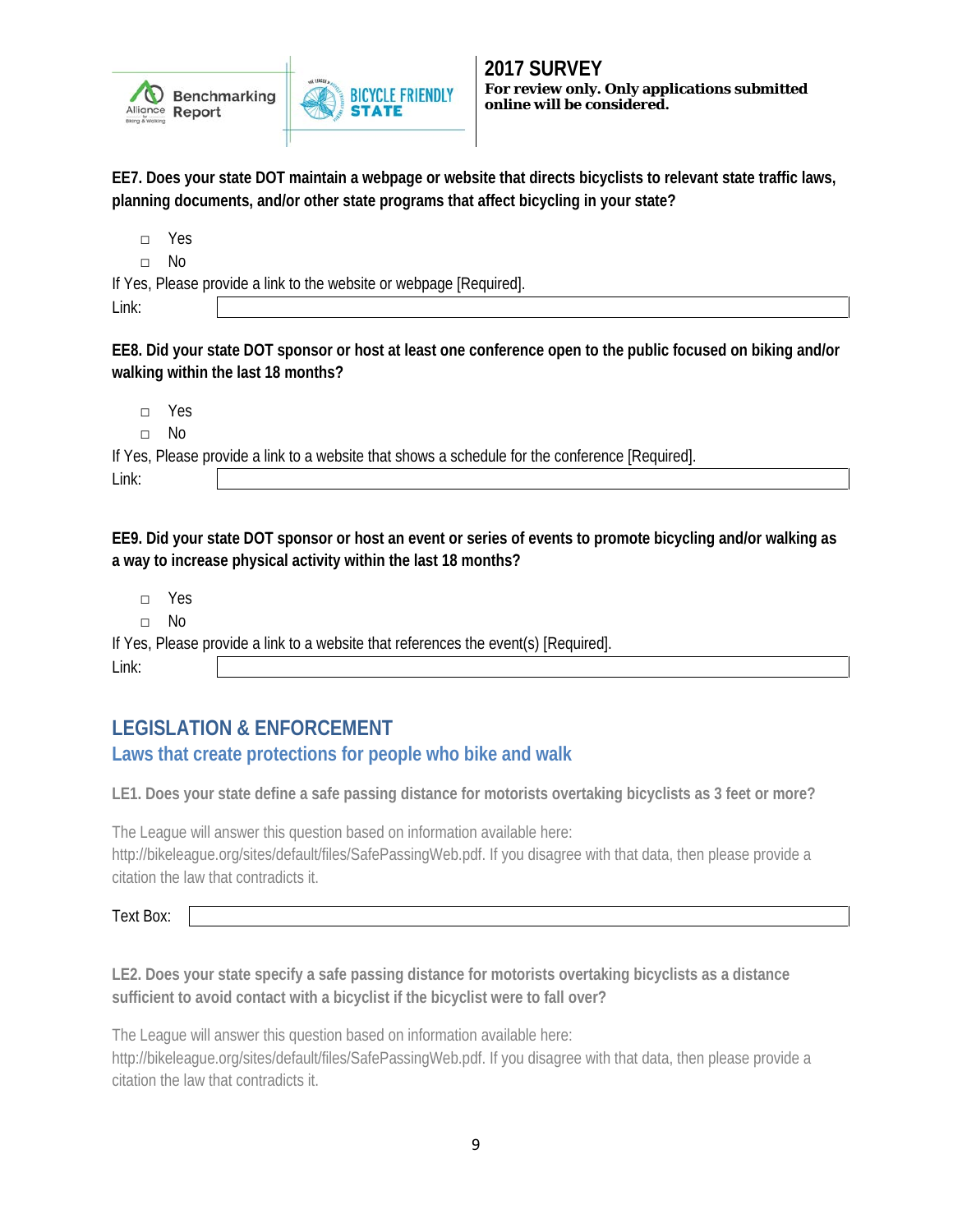



Text Box:

**LE3. Does your state have a Vulnerable Road User law and/or there are increased penalties for motorists who injure or kill vulnerable road users, including cyclists?**

The League will answer this question based on information available here:

http://bikeleague.org/sites/default/files/vulnerable\_road\_user\_law.pdf. If you disagree with that data, then please provide a citation the law that contradicts it.

Text Box:

**LE4. Does your state have a law that protects pedestrians in a non-signalized crosswalk?**

The League will answer this question based on information available here:

http://www.ncsl.org/research/transportation/pedestrian-crossing-50-state-summary.aspx. If you disagree with that data, then please provide a citation the law that contradicts it. *This data is not judged for the Bicycle Friendly State ranking, but will be used in the Benchmarking Report.*

Text Box:

## <span id="page-9-0"></span>**Laws that regulate the behavior of people who bike and walk**

**LE5. Does your state have a law that allows bicyclists to legally signal a right turn with his/her right hand?**

□ Yes

□ No

□ Not Sure

If Yes, Please provide the citation(s) for the law used to answer this question (Optional):

Text Box:

**LE6. Analysis of mandatory use laws with exceptions and standards**

The League will answer this question based on information available here: http://bikeleague.org/sites/default/files/Mandatory\_Separated\_Facilities\_Chart\_0.pdf. If you disagree with that data, then please provide a citation the law that contradicts it.

Text Box:

**LE7. Analysis of Where to Ride laws with exceptions and model language**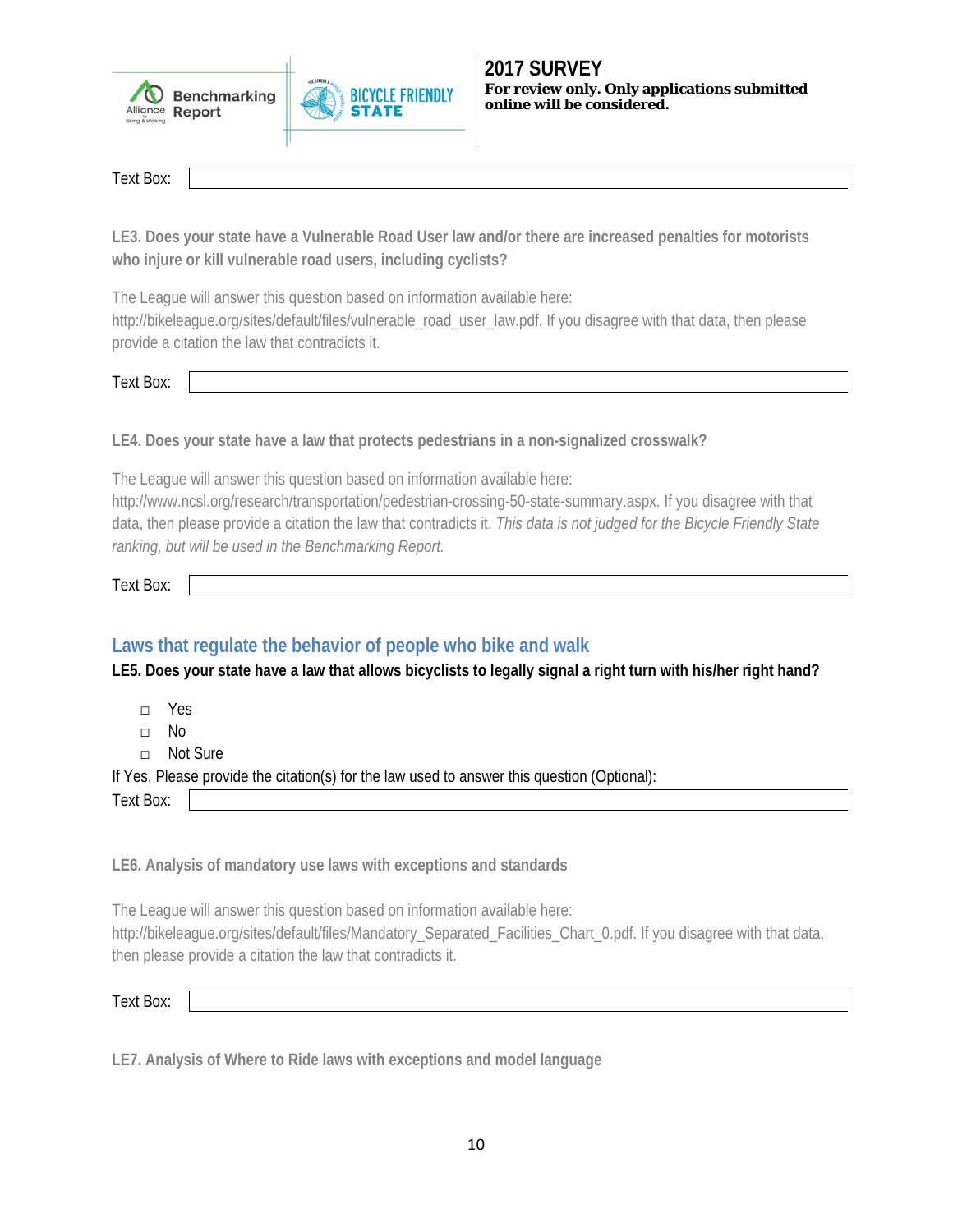



The League will answer this question based on information available here:

http://bikeleague.org/sites/default/files/WheretoRideWeb.pdf. If you disagree with that data, then please provide a citation the law that contradicts it.

Text Box:

**LE8. Is there a mandatory bicycle helmet law (by state law or enabling legislation)?**

The League will answer this question based on information available here:

http://bikeleague.org/sites/default/files/state-helmet-laws-chart\_.pdf. If you disagree with that data, then please provide a citation the law that contradicts it.

Text Box:

**LE9. If your state requires bicycle helmet use, what is the highest age that the law applies to?**

The League will answer this question based on information available here:

http://bikeleague.org/sites/default/files/state-helmet-laws-chart\_.pdf. If you disagree with that data, then please provide a citation the law that contradicts it.

Text Box:

**LE10. Are there limitations on whether the failure to wear a helmet can be used in a lawsuit?**

The League will answer this question based on information available here:

http://bikeleague.org/sites/default/files/state-helmet-laws-chart\_.pdf. If you disagree with that data, then please provide a citation the law that contradicts it.

Text Box:

**LE11. Does your state have language in its vehicle code prohibiting a motorist from opening an automobile's door unless the motorist is able to do so safely?**

The League will answer this question based on information available here: http://www.bikeleague.org/sites/default/files/dooring\_BLU.pdf. If you disagree with that data, then please provide a citation the law that contradicts it.

Text Box:

### <span id="page-10-0"></span>**Laws that influence the built environment**

**LE12. Does your state have a law allowing transportation agencies, or other authorities, to post 20 mph or lower speed limits, where appropriate, on roads that are not within a work zone or school zone?**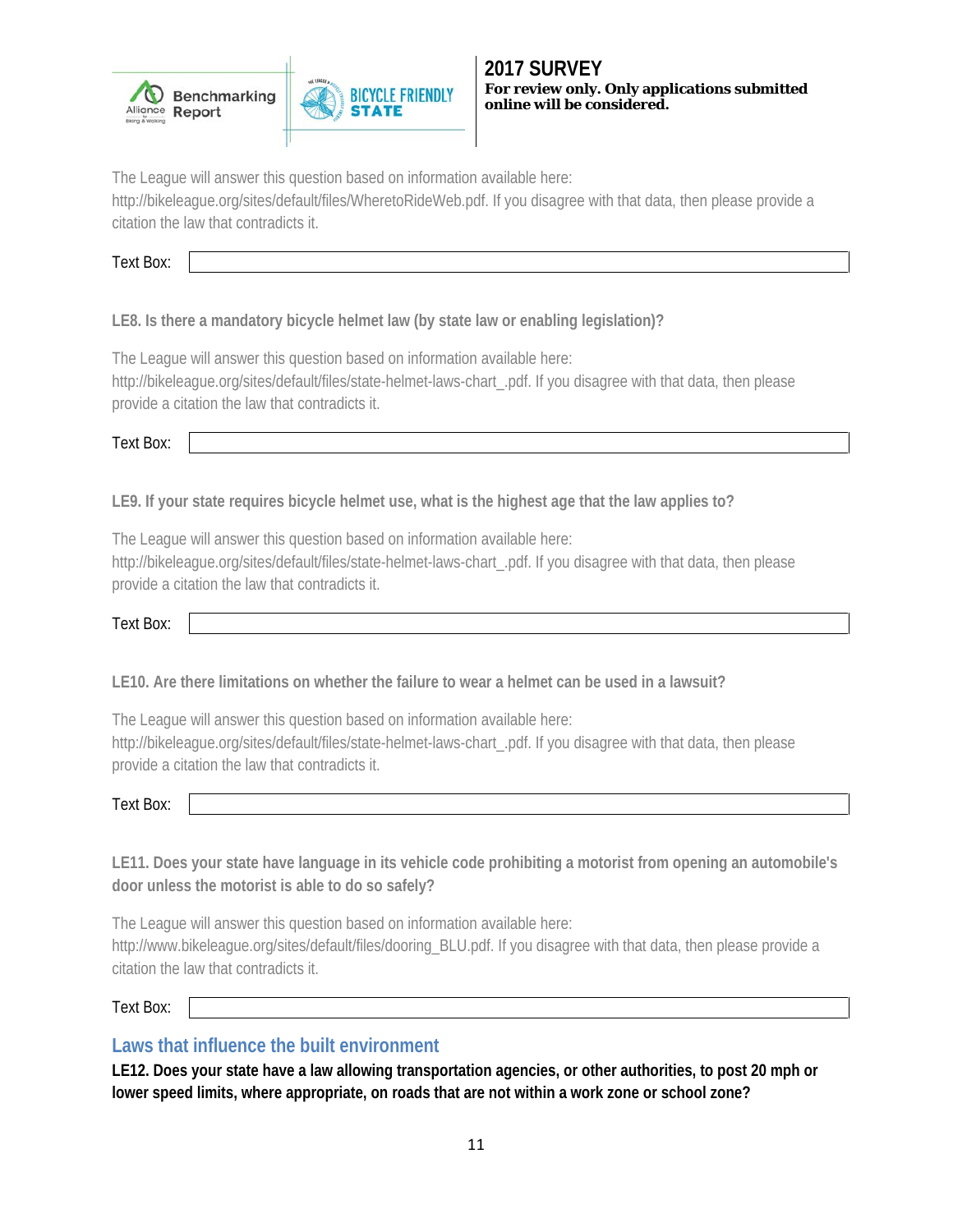

- □ Yes
- □ No
- □ Not Sure

If Yes, Please provide the citation(s) for the law used to answer this question (Optional):

Text Box:

# <span id="page-11-0"></span>**Laws that regulate driver behavior and methods of enforcement**

**LE13. Does your state have a primary enforcement cell phone use ban for all drivers?**

The League will answer this question based on information available here: http://www.ghsa.org/sites/default/files/2017-01/DistractedDrivingLawChart\_Jan17.pdf. If you disagree with that data, then please provide a citation the law that contradicts it.

Text Box:

**LE14. Does your state have a primary enforcement cell phone use ban for novice drivers?**

The League will answer this question based on information available here: http://www.ghsa.org/sites/default/files/2017-01/DistractedDrivingLawChart\_Jan17.pdf. If you disagree with that data, then please provide a citation the law that contradicts it.

Text Box:

**LE15. Does your state have a primary enforcement texting ban for all drivers?**

The League will answer this question based on information available here: http://www.ghsa.org/sites/default/files/2017-01/DistractedDrivingLawChart\_Jan17.pdf. If you disagree with that data, then please provide a citation the law that contradicts it.

Text Box:

**LE16. Does your state have a primary enforcement texting ban for novice drivers?**

The League will answer this question based on information available here: http://www.ghsa.org/sites/default/files/2017-01/DistractedDrivingLawChart\_Jan17.pdf. If you disagree with that data, then please provide a citation the law that contradicts it.

Text Box:

**LE17. Does your state require the use of a hands-free device for cell phone use while driving?**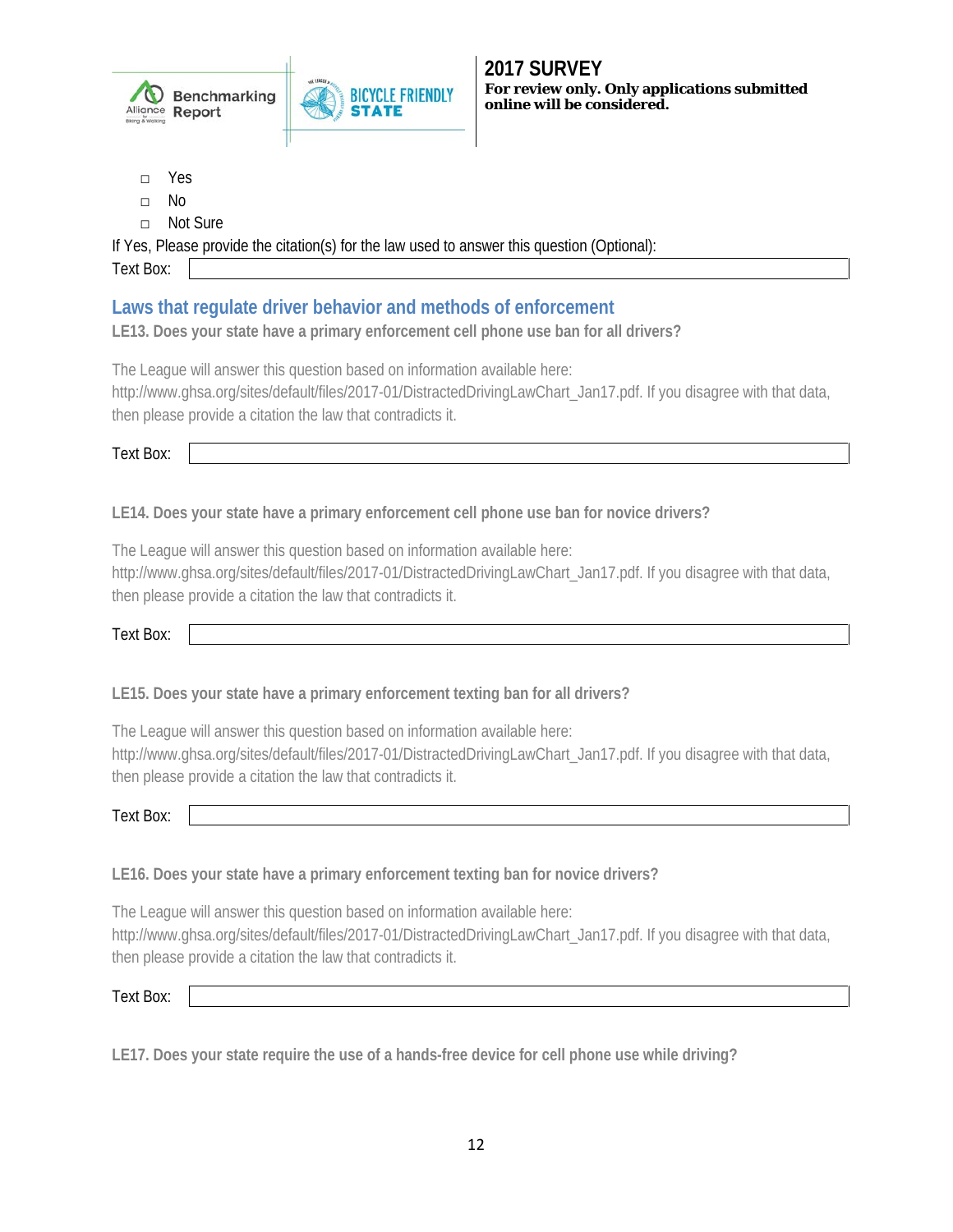



The League will answer this question based on information available here:

http://www.ghsa.org/sites/default/files/2017-01/DistractedDrivingLawChart\_Jan17.pdf. If you disagree with that data, then please provide a citation the law that contradicts it.

Text Box:

### **LE18. Does your state permit photo enforcement of traffic laws?**

- □ Yes
- □ No
- □ Not Sure

If Yes, Please provide the citation(s) for the law used to answer this question (Optional):

<span id="page-12-0"></span>Text Box:

# **POLICIES & PROGRAMS**

## <span id="page-12-1"></span>**Complete Streets**

**PP1. Does your state have a complete streets policy?**

The League will answer this question based upon information available here: https://smartgrowthamerica.org/program/national-complete-streets-coalition/policy-development/policy-atlas/. If that information is not correct, please provide a link to your policy below.

Link:

### **PP2. How does your state DOT ensure compliance with and the implementation of your state's Complete Streets policy?**

Please mark all that are appropriate.

- □ Project Development Process,
- □ Exception Procedure,
- □ Checklist
- □ Funding is tied to compliance, or
- □ Other (Please explain)

If Other, Please explain your state DOT's compliance strategy.

Text Box:

**PP3. Did the state DOT sponsor one or more trainings for state and/or local government employees that included instruction on the implementation of the state's Complete Streets policy or bicycle and pedestrian accommodation policy in 2016?**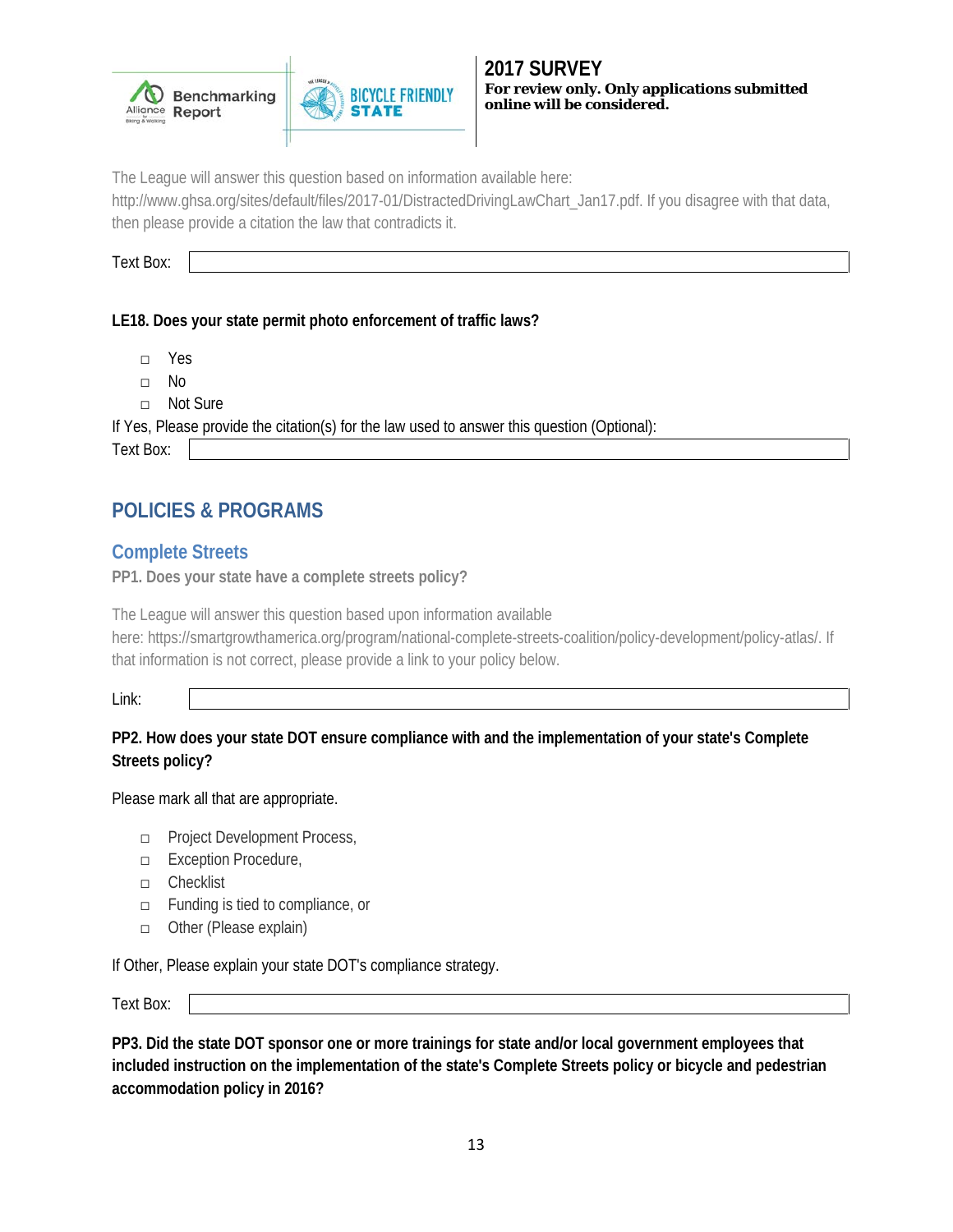

□ Yes

□ No

**PP4. Does your state have a formal Complete Streets policy exception process that creates a written explanation of each project exception that is publicly reported or available by Freedom of Information Act request?**

- □ Yes
- □ No

**PP5. Does your state DOT have a rumble strip policy, guidance document, or standard?**

**BICYCLE FRIENDLY** 

**STATE** 

| Yes<br>$\Box$ |                                                                                                         |
|---------------|---------------------------------------------------------------------------------------------------------|
| No<br>$\Box$  |                                                                                                         |
|               | If Yes, Please provide a link for your state DOT's rumble strip policy, guidance document, or standard. |
| Link:         |                                                                                                         |
|               | OR Please upload your state DOT's rumble strip policy, guidance document, or standard.                  |
|               |                                                                                                         |
| File Upload:  |                                                                                                         |
|               | PP6. Does your state DOT have chip seal policy, guidance document, or standard?                         |
| Yes<br>$\Box$ |                                                                                                         |
| No<br>$\Box$  |                                                                                                         |
|               | If Yes, Please provide a link for your state DOT's chip seal policy, guidance document, or standard.    |

File Upload:

## <span id="page-13-0"></span>**State of Practice Development**

**PP7. Did the state DOT sponsor one or more trainings that included instruction on the following infrastructure type in 2016:** 

- □ Protected bike lanes
- □ Rural bicycling routes
- □ Buffered bike lanes
- □ Bicycle signals
- □ HAWK signals
- □ Pedestrian priority zones/woonerfs
- □ Leading pedestrian intervals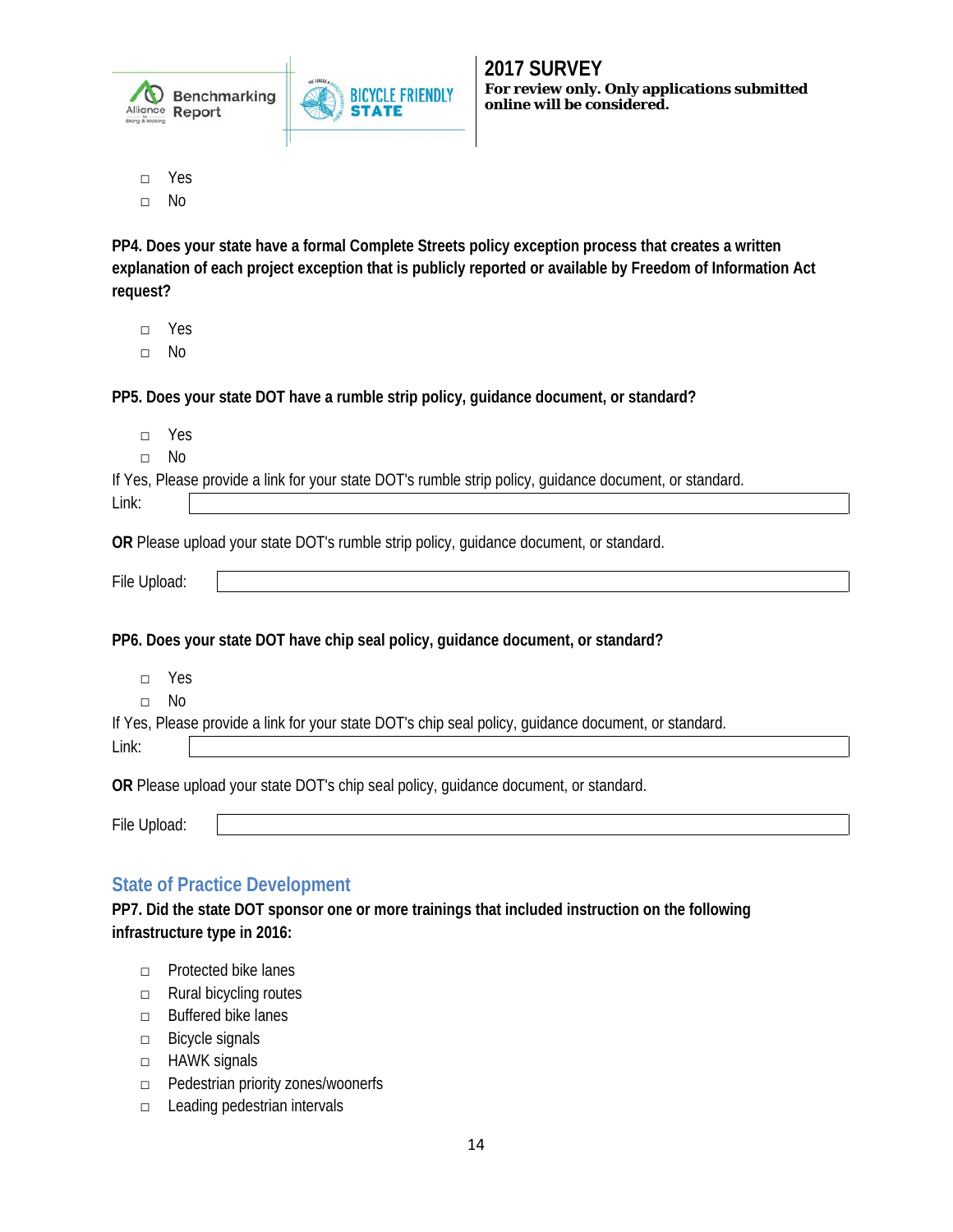



□ Low-cost plazas/parklets/sidewalk expansion

**PP8. Does the state DOT have a full-time bike/ped coordinator, program manager or equivalent position?**

- □ Yes
- □ No

If No, Please tell us more:

- $\Box$  The bike/ped coordinator is a part-time position
- $\Box$  The bike/ped coordinator is a responsibility of an employee with other responsibilities

**BICYCLE FRIENDLY** 

- $\Box$  The bike/ped coordinator position has been vacant for more than 12 out of the past 18 months
- □ Other

If Other, Please describe.

<span id="page-14-0"></span>Text Box:

### **Design and Access Policies**

**PP9. Has your state adopted the National Association of City Transportation Officials (NACTO) Urban Street Design Guide?**

The League will answer this question based on information available here: http://nacto.org/publication/urban-streetdesign-guide/endorsement-campaign/. If you disagree with that data, then please provide a link to a document that shows that engineers in your state DOT can use the Urban Street Design Guide.

Link:

**PP10. Has your state adopted the National Association of City Transportation Officials (NACTO) Urban Bikeway Design Guide?** 

The League will answer this question based on information available here: http://nacto.org/publication/urbanbikeway-design-guide/endorsement-campaign/. If you disagree with that data, then please provide a link to a document that shows that engineers in your state DOT can use the Urban Bikeway Design Guide.

Link:

**PP11. Does your state DOT address bicycle and pedestrian access on, or alternatives to, network significant bridges and tunnels?**

□ Yes

□ No

If Yes, Please provide a link or describe the law/policy (Optional).

Text Box:

**PP12. Does your state DOT use context-sensitive design speeds when setting roadways speeds?**

- □ Yes
- □ No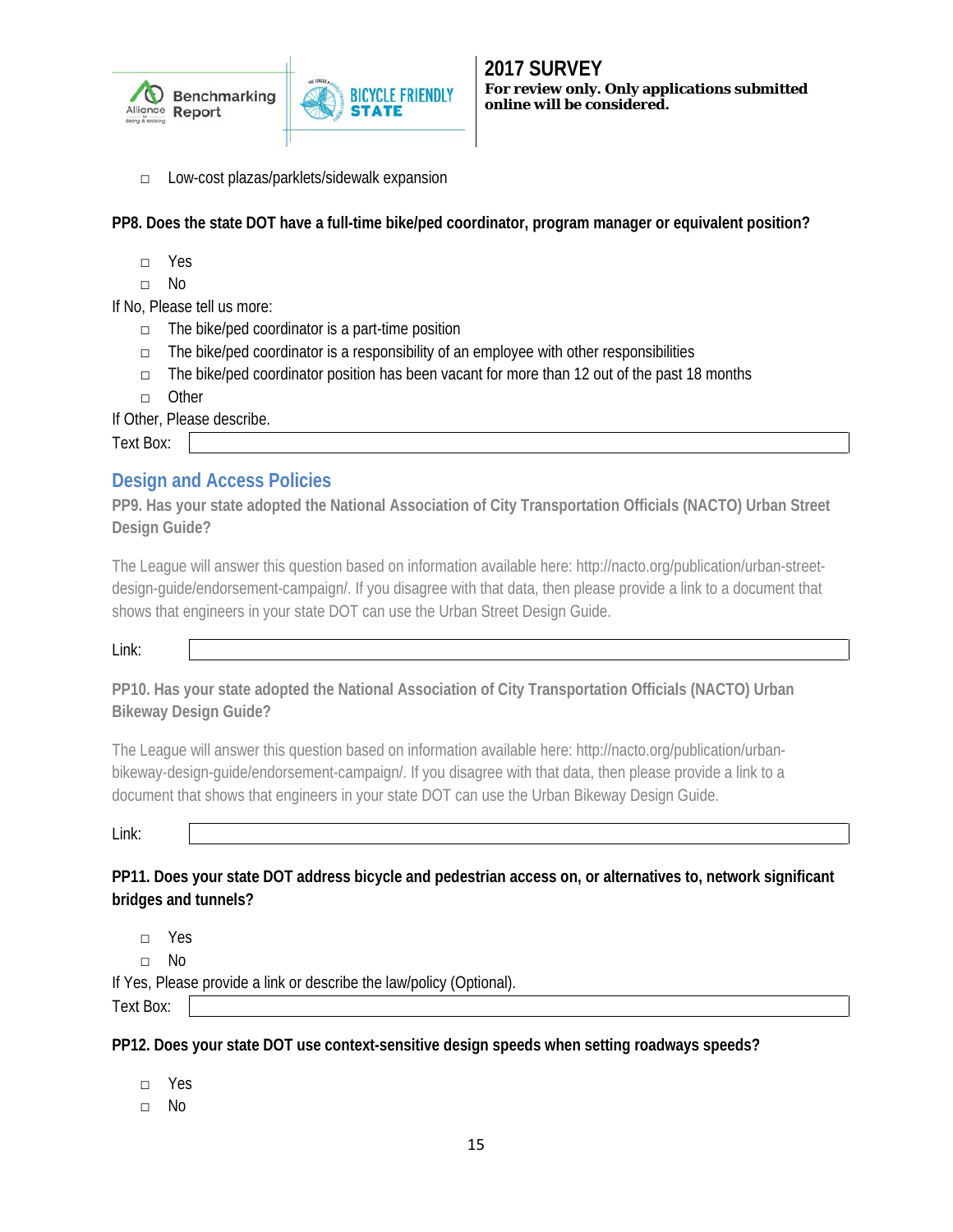



If Yes, Please provide a link or describe the law/policy (Optional).

Text Box:

**PP13. If your state operates or funds transit, do you have a written policy for bicycle accommodations on transit vehicles?**

□ Yes

□ No

If Yes, Please provide a link (Optional).

Link:

### <span id="page-15-0"></span>**Sustainable Transportation Policies**

**PP14. What steps has your state DOT taken to reduce the cost of bicycle and pedestrian infrastructure?** Please select all that are appropriate.

- □ Coordinating improvements with repaving and other maintenance projects
- □ Investing in new technologies that allow the production of bicycle and/or pedestrian infrastructure at scale
- $\Box$  Updating project development processes to include bicycling and walking improvements as a matter of course
- □ Pursuing Programmatic Categorical Exclusion Agreements or other environmental review streamlining.
- □ Other

#### If Other, Please describe (Optional).

Text Box:

### **PP15. How has your state DOT worked to incorporate health into transportation decision-making?**

- □ The state DOT regularly works with the state Department of Health on planning activities
- □ The state DOT has a formal process for integrating health considerations into project development (e.g. a Health Impact Assessment)
- □ The state DOT has a formal process for integrating health considerations into project selection (e.g. selection criteria include effects on physical activity)
- $\Box$  The state DOT promotes active transportation in coordination with the state air quality agency when developing and implementing the State Implementation Plan for air quality conformity
- □ The state DOT has stated health goals in its Long-Range Transportation Plan
- □ The state DOT and the state Department of Health partner, coordinate, or collaborate on a physical activityrelated grant program, technical assistance program, or other program
- □ The state DOT does not see health as part of its mission
- □ Other
- If Other, Please describe (Optional).

Text Box: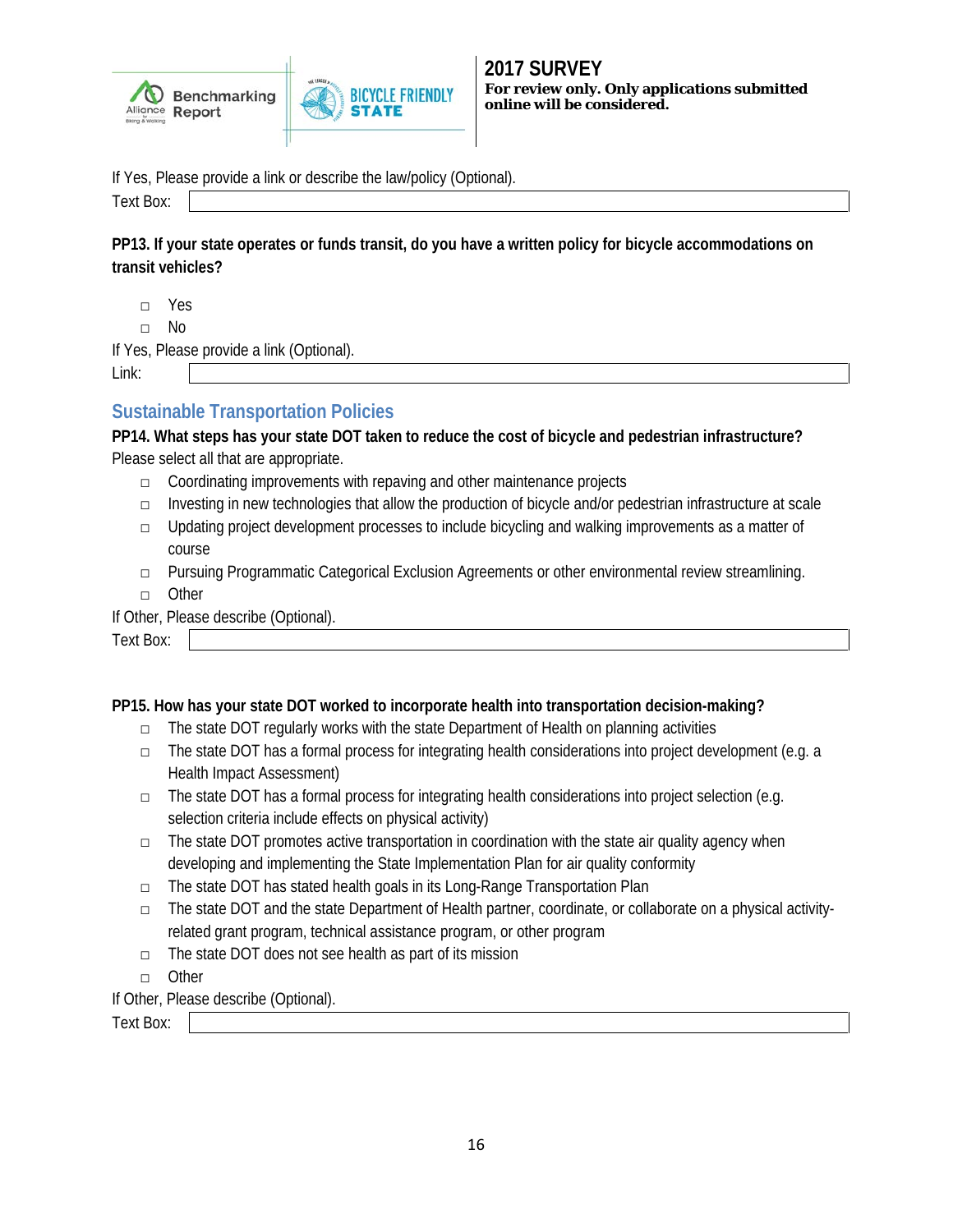

# <span id="page-16-0"></span>**EVALUATION & PLANNING**

# <span id="page-16-1"></span>**State DOT Bicycle & Pedestrian Plans**

**EP1. Does the state have a statewide bike plan and/or a combined bike and pedestrian plan that was adopted within 10 years of FY2016?** 

The League will provide the year of the most recent plan that we are aware of at least one month before the deadline for this application.

□ Yes

□ No

If Yes, What year was the most recent plan adopted?

Text Box:

**EP2. Does the state have a statewide pedestrian plan that was adopted within 10 years of FY2016?**

Only answer yes if this is a standalone pedestrian plan and is different than the plan referenced in EP1. *This data is not judged for the Bicycle Friendly State Ranking, but is used for the Benchmarking Report.*

□ Yes □ No If Yes, What year was the most recent plan adopted? Text Box:

**EP3. Does your state DOT plan to begin or finish an update to any bike/ped plan within the next year?**

□ Yes

□ No

**EP4. Does your state DOT have an up-to-date inventory of bicycle facilities, as defined by your state DOT, which includes at least all state DOT owned facilities?**

□ Yes □ No If Yes, the following fields appear: Is this inventory available to the public? □ Yes □ No If Yes, please provide a link.

Link:

Is this inventory available to MPOs and other public agencies so that they can add their facilities?

□ Yes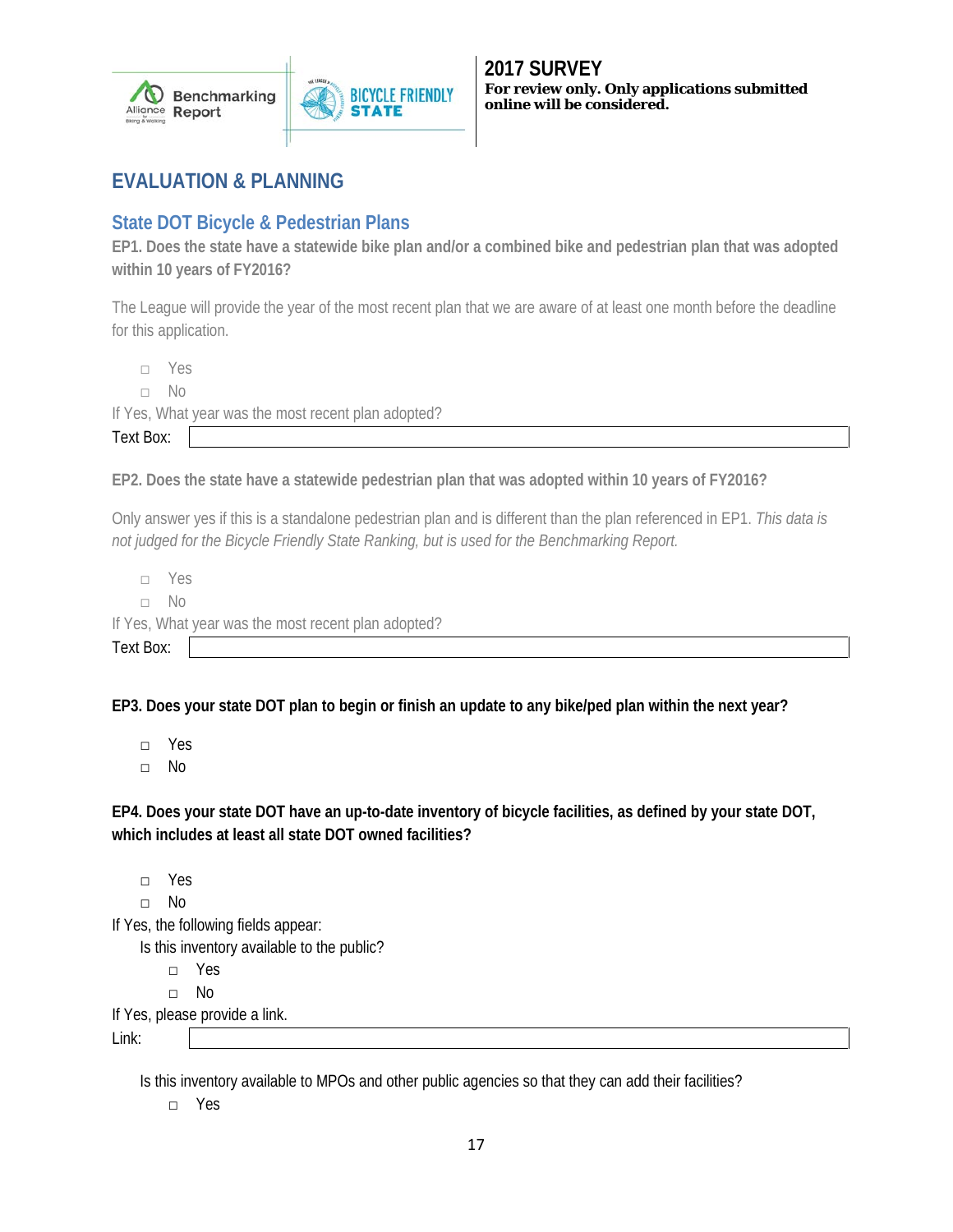

□ No

**EP5. Does your state DOT include design guidance on the following facilities in a bike and/or pedestrian plan, state DOT document, or by reference to an AASHTO, NACTO, or another design guidance document:** 

**BICYCLE FRIENDLY** 

Please mark all that are appropriate.

- □ Bicycle lanes
- □ Bicycle paths
- □ Protected bike lanes
- □ Rural bicycling routes
- □ Buffered bike lanes
- □ HAWK signals
- □ Sidewalks
- □ Leading pedestrian intervals

**EP6. Does your bike plan or pedestrian plan recommend that any other state guidelines, plans, policies, or other documents are updated in order to implement the bike plan or pedestrian plan?**

- □ Yes
- □ No

|           | If Yes, Please list all such documents. |
|-----------|-----------------------------------------|
| Text Box: |                                         |

### **EP9. Does your state DOT target bicycle and pedestrian investments based on any of the following factors?**

Please mark all that are appropriate.

- □ Transportation Equity factors, such as low vehicle ownership and low income, older adult, or minority groups;
- □ Mobility factors, such as areas with high population/employment density and proximity to transit;
- □ Health factors, such as low rates of physical activity or high rates of diabetes or heart disease;
- □ Economic development factors, such as proximity to parks or destination trail development; and/or
- □ Other

If Other, please explain.

Text Box:

**EP8. Has your state DOT bike plan, state DOT policy, or has any state DOT funded project attempted to identify bike/ped network gaps created by state DOT funded or controlled limited access facilities, including when new limited access facilities are built?**

- □ Yes
- □ No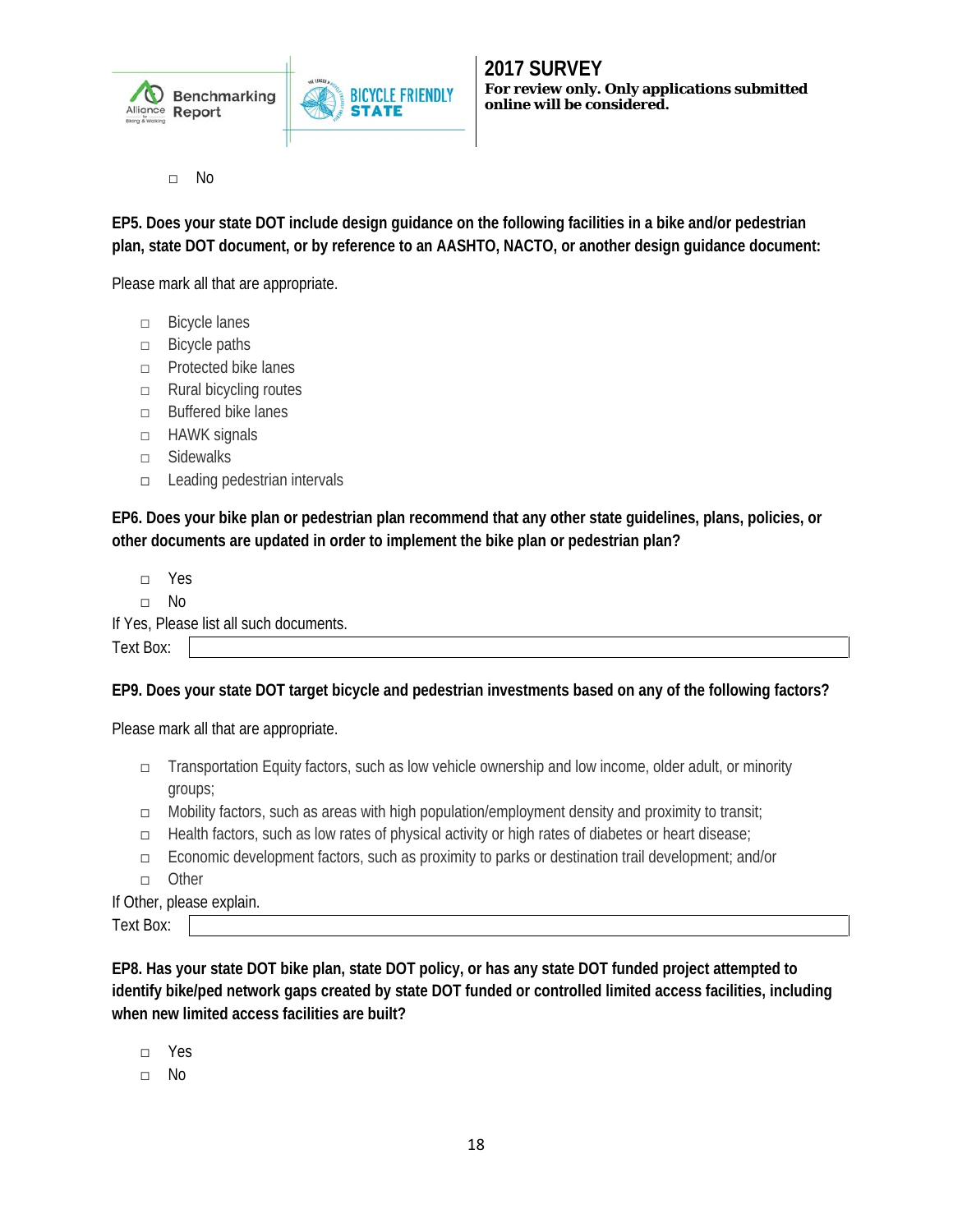



**EP9. Does your state recognize and promote improvements to long-distance bicycle routes, such as the U.S. Bicycle Route System routes?**

For example, the Adventure Cycling Association and the American Association of State Highway and Transportation Officials co-operate to designate, promote, and improve long-distance bicycle routes. This nationally coordinated route system provides for bicycling-related tourism development: [www.adventurecycling.org/usbrs.](http://www.adventurecycling.org/usbrs)

- □ Yes
- □ No

## <span id="page-18-0"></span>**Bicycle and Pedestrian Safety**

### **EP10. What is the year that your state plans to reach zero traffic fatalities?**

Please answer with a four digit year (e.g. 2020). If your state does not have such a plan, then please enter NA.

Text Box:

**EP11. Is bicycle safety an emphasis area in the state Strategic Highway Safety Plan?**

The League will provide its understanding this answer based on data available at the site below at least one month before the deadline for this application: [https://rspcb.safety.fhwa.dot.gov/shsp\\_cop.aspx#](https://rspcb.safety.fhwa.dot.gov/shsp_cop.aspx)

If you disagree with that data, or our understanding of that data, then please upload a version of your Strategic Highway Safety Plan that confirms this answer if it conflicts with the information provided by the League.

File Upload:

### **EP12. Is pedestrian safety an emphasis area in the state Strategic Highway Safety Plan?**

The League will provide its understanding this answer based on data available at the site below at least one month before the deadline for this application: https://rspcb.safety.fhwa.dot.gov/shsp\_cop.aspx#. *This data is not judged for the Bicycle Friendly State ranking, but is used for the Benchmarking Report.*

If you disagree with that data, or our understanding of that data, then please upload a version of your Strategic Highway Safety Plan that confirms this answer if it conflicts with the information provided by the League.

File Upload:

**EP13. Analysis of bicyclist fatalities**

The League will provide the per capita fatality rate, per bike commuter fatality rate, and rate of change of bicycle fatalities in your state based upon NHTSA FARS data at least one month before the survey deadline. If you would like to provide any additional information about bicyclist fatalities in your state, please do so here.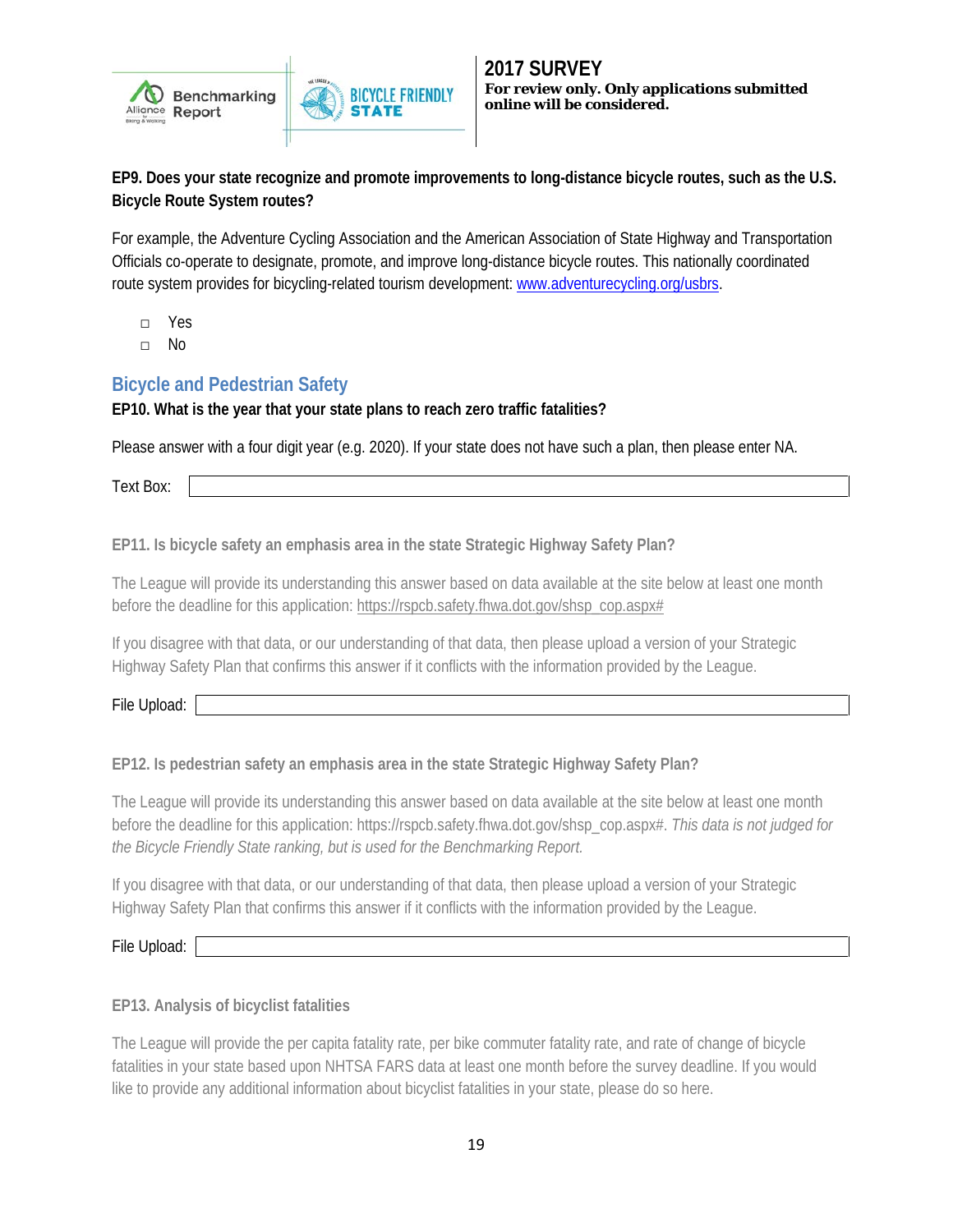



File Upload:

# <span id="page-19-0"></span>**Understanding People who Bike and Walk**

**EP14. Has your state DOT implemented a program, or created a funding program for local entities, to conduct surveys and/or counts of people who bike and walk in the past 18 months?**

□ Yes

□ No

If Yes, Please provide a link to information about this program

Link:

**EP15. Please indicate methodologies used for counting people who bike and walk that your state DOT has used or funded in the past 18 months:**

Please mark all that are appropriate.

- □ Continuous permanent counters
- □ Continuous mobile counters
- □ Pedestrian/Bicyclist Documentation Project counts
- □ Mobile app data (e.g. Strava metro)
- □ Other

If Other, please explain.

Text Box:

**EP16. Is your state DOT currently working with USDOT, other states, and/or cities or other entities within your state to provide bicycle and pedestrian count data in a uniform or standard format?**

□ Yes

□ No

**EP17. If your state operates or funds fixed route transit, have you conducted or funded a rider survey with questions about biking and/or walking access to transit in the last 18 months?**

- □ Yes
- □ No
- □ My state does not operate or fund fixed route transit
- □ Please contact the following person in our transit agency

If Yes, Please provide a link to survey results.

If Please contact the following person in our transit agency, the following fields will appear.

Name of Contact (first and last): Contact's Email Address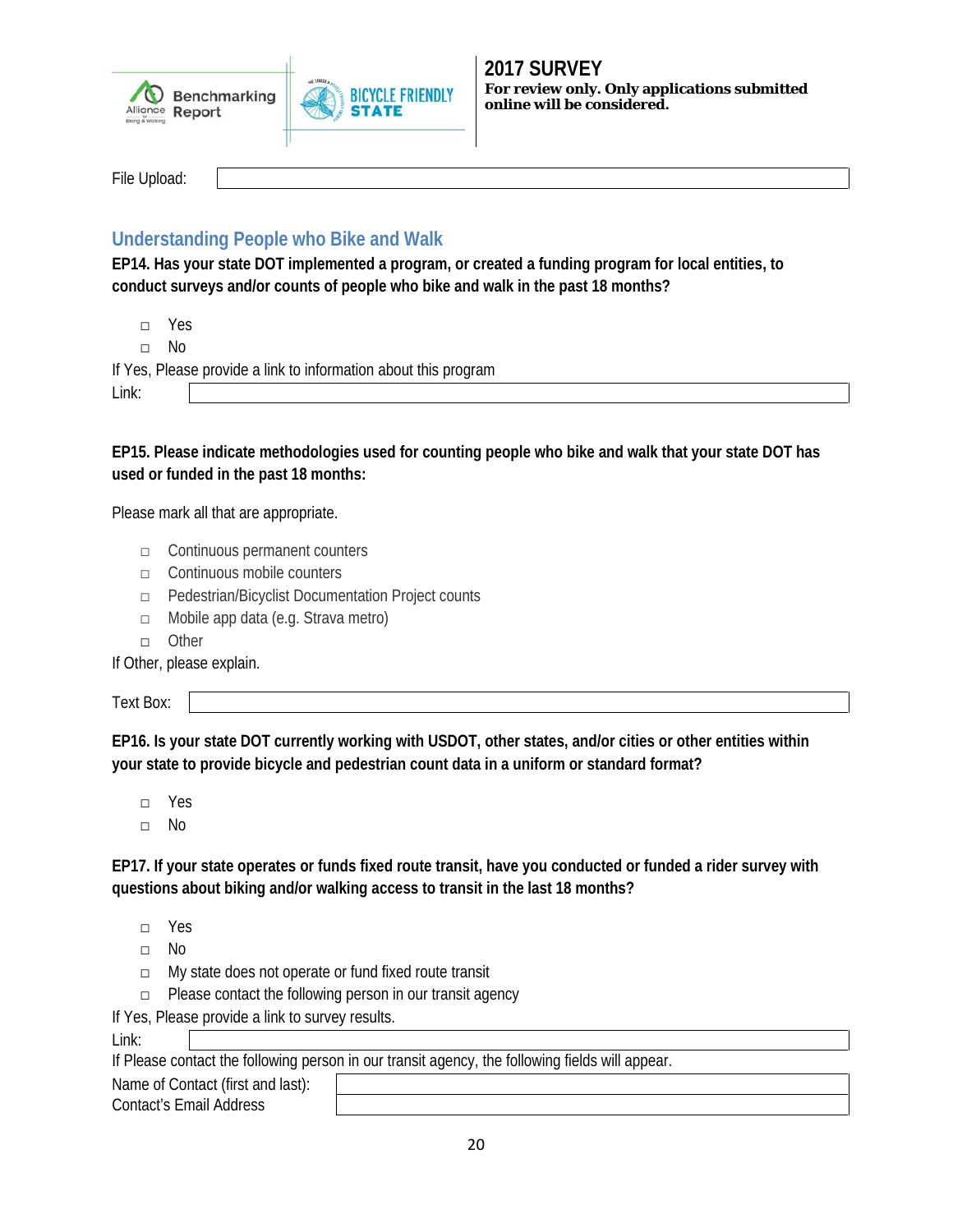

### <span id="page-20-0"></span>**Formal User Group Engagement**

**EP18. Does your state have a combined bicycle and pedestrian advisory council (BPAC) or similar group with bicyclist participation?**

**BICYCLE FRIENDLY** 

- □ Yes
- □ No

### **EP19. Does your state have a standalone pedestrian advisory council?**

*This data is not judged for the Bicycle Friendly State ranking, but will be used for the Benchmarking Report.*

- □ Yes
- □ No

#### **EP20. If you have a BPAC or similar group, does it meet at least twice a year?**

When answering this question please answer it from the perspective of an individual committee. If you have a BAC that meets once a year and a PAC that meets once a year that should not result in a "Yes" for this question.

- □ Yes
- □ No

**EP21. If you have a BPAC or similar group, how many state and local agencies regularly attend meetings?**

Number Box:

**EP22. If you have a BPAC or similar group, how many user groups or representatives regularly attend meetings?**

<span id="page-20-1"></span>Number Box:

### **GENERAL OVERVIEW**

**G1. Please list and describe the three most impressive improvements of or investments in bicycling and walking in your state from the last year.**

Please separate each aspect by a semi-colon [;] so that we can easily separate each aspect.

Text Box:

**G2. Please list and describe three aspects that must be improved in order to make the state more bicycle and walking friendly.**

Please separate each aspect by a semi-colon [;] so that we can easily separate each aspect.